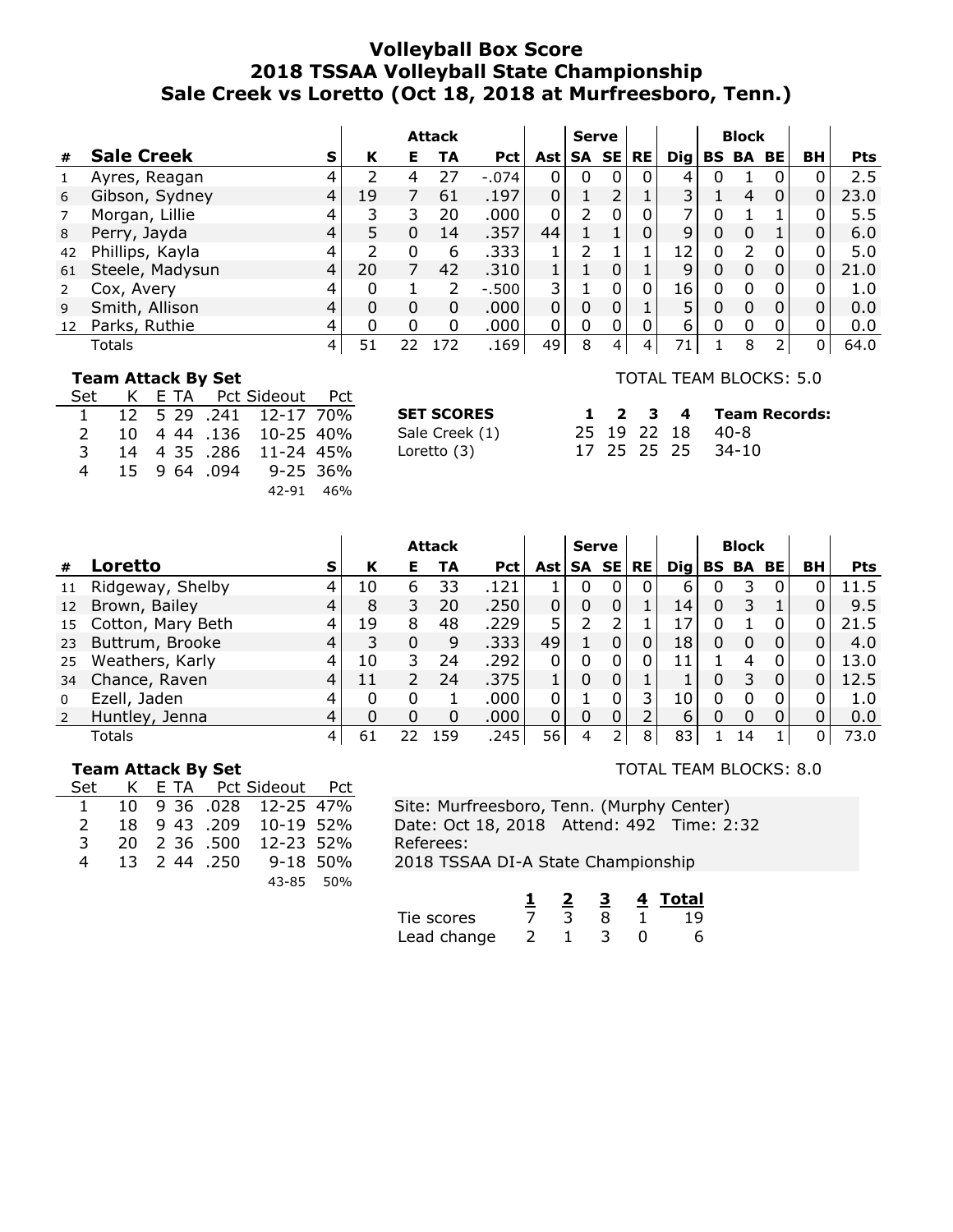## **Play-by-Play Summary (1st set) Sale Creek vs Loretto (Oct 18, 2018 at Murfreesboro, Tenn.)**

*For LORETTO: Buttrum, Brooke/Ridgeway, Shelby; Weathers, Karly/Chance, Raven; Cotton, Mary Beth/Brown, Bailey; libero Ezell, Jaden. For SALECRK: Perry, Jayda/Morgan, Lillie; Gibson, Sydney/Phillips, Kayla; Ayres, Reagan/Steele, Madysun; libero Cox, Avery.*

- 0-1 [Perry, Jayda] Attack error by Weathers, Karly (block by Gibson, Sydney; Phillips, Kayla).
- 0-2 [Perry, Jayda] Attack error by Weathers, Karly.
- 1-2 [Perry, Jayda] Kill by Ridgeway, Shelby (from Buttrum, Brooke).
- 2-2 [Buttrum, Brooke] Attack error by Gibson, Sydney (block by Ridgeway, Shelby; Weathers, Karly).
- 2-3 [Buttrum, Brooke] Kill by Gibson, Sydney (from Perry, Jayda).
- 3-3 [Morgan, Lillie] Bad set by Perry, Jayda.
- 4-3 [Ezell, Jaden] Service ace (Steele, Madysun).
- 4-4 [Ezell, Jaden] Kill by Gibson, Sydney.
- 5-4 [Gibson, Sydney] Kill by Cotton, Mary Beth (from Buttrum, Brooke).
- *For SALECRK: Parks, Ruthie/Gibson, Sydney.*
- 5-5 [Weathers, Karly] Kill by Steele, Madysun (from Perry, Jayda).
- 6-5 [Phillips, Kayla] Attack error by Ayres, Reagan (block by Brown, Bailey; Chance, Raven).
- *For LORETTO: Huntley, Jenna/Chance, Raven.*
- *For SALECRK: Smith, Allison/Phillips, Kayla.*
- 6-6 [Huntley, Jenna] Kill by Steele, Madysun (from Perry, Jayda), block error by Brown, Bailey.
- 6-7 [Cox, Avery] Attack error by Brown, Bailey.
- 7-7 [Cox, Avery] Attack error by Steele, Madysun.
- 7-8 [Cotton, Mary Beth] Kill by Steele, Madysun (from Perry, Jayda).
- *For SALECRK: Gibson, Sydney/Parks, Ruthie.*
- 8-8 [Steele, Madysun] Kill by Brown, Bailey (from Buttrum, Brooke).
- 8-9 [Brown, Bailey] Kill by Gibson, Sydney (from Perry, Jayda).
- *For SALECRK: Phillips, Kayla/Smith, Allison.*
- 8-10 [Gibson, Sydney] Kill by Morgan, Lillie (from Perry, Jayda).
- 8-11 [Perry, Jayda] Attack error by Brown, Bailey.
- 9-11 [Perry, Jayda] Kill by Weathers, Karly (from Buttrum, Brooke).
- *For LORETTO: Chance, Raven/Huntley, Jenna.*
- 10-11 [Buttrum, Brooke] Attack error by Gibson, Sydney.
- 10-12 [Buttrum, Brooke] Attack error by Ridgeway, Shelby.
- 11-12 [Morgan, Lillie] Kill by Ridgeway, Shelby (from Buttrum, Brooke).
- 11-13 [Ezell, Jaden] Kill by Ayres, Reagan (from Perry, Jayda).
- 11-14 [Gibson, Sydney] Service ace (Ezell, Jaden).
- 11-15 [Gibson, Sydney] Kill by Steele, Madysun (from Perry, Jayda).
	- *Timeout Loretto.*
- 12-15 [Gibson, Sydney] Attack error by Ayres, Reagan (block by Weathers, Karly; Chance, Raven).
- *For SALECRK: Parks, Ruthie/Gibson, Sydney.*
- 12-16 [Weathers, Karly] Kill by Steele, Madysun (from Perry, Jayda).
- 12-17 [Phillips, Kayla] Attack error by Cotton, Mary Beth.
- 12-18 [Phillips, Kayla] Service ace (Ezell, Jaden).
- 12-19 [Phillips, Kayla] Service ace (Ezell, Jaden).
- 13-19 [Phillips, Kayla] Kill by Chance, Raven (from Buttrum, Brooke).
- *For LORETTO: Huntley, Jenna/Chance, Raven.*
- *For SALECRK: Smith, Allison/Phillips, Kayla.*
- 13-20 [Huntley, Jenna] Kill by Steele, Madysun (from Perry, Jayda).
- 14-20 [Cox, Avery] Kill by Cotton, Mary Beth (from Buttrum, Brooke).
- 15-20 [Cotton, Mary Beth] Kill by Brown, Bailey (from Buttrum, Brooke).
- 16-20 [Cotton, Mary Beth] Kill by Brown, Bailey (from Buttrum, Brooke).
- *Timeout Sale Creek.*
- 16-21 [Cotton, Mary Beth] Service error.
- *For SALECRK: Gibson, Sydney/Parks, Ruthie.*
- 16-22 [Steele, Madysun] Kill by Gibson, Sydney (from Perry, Jayda).
- 16-23 [Steele, Madysun] Attack error by Ridgeway, Shelby (block by Gibson, Sydney).
- 16-24 [Steele, Madysun] Attack error by Ridgeway, Shelby.
- 17-24 [Steele, Madysun] Kill by Brown, Bailey (from Buttrum, Brooke).
- 17-25 [Brown, Bailey] Attack error by Ridgeway, Shelby.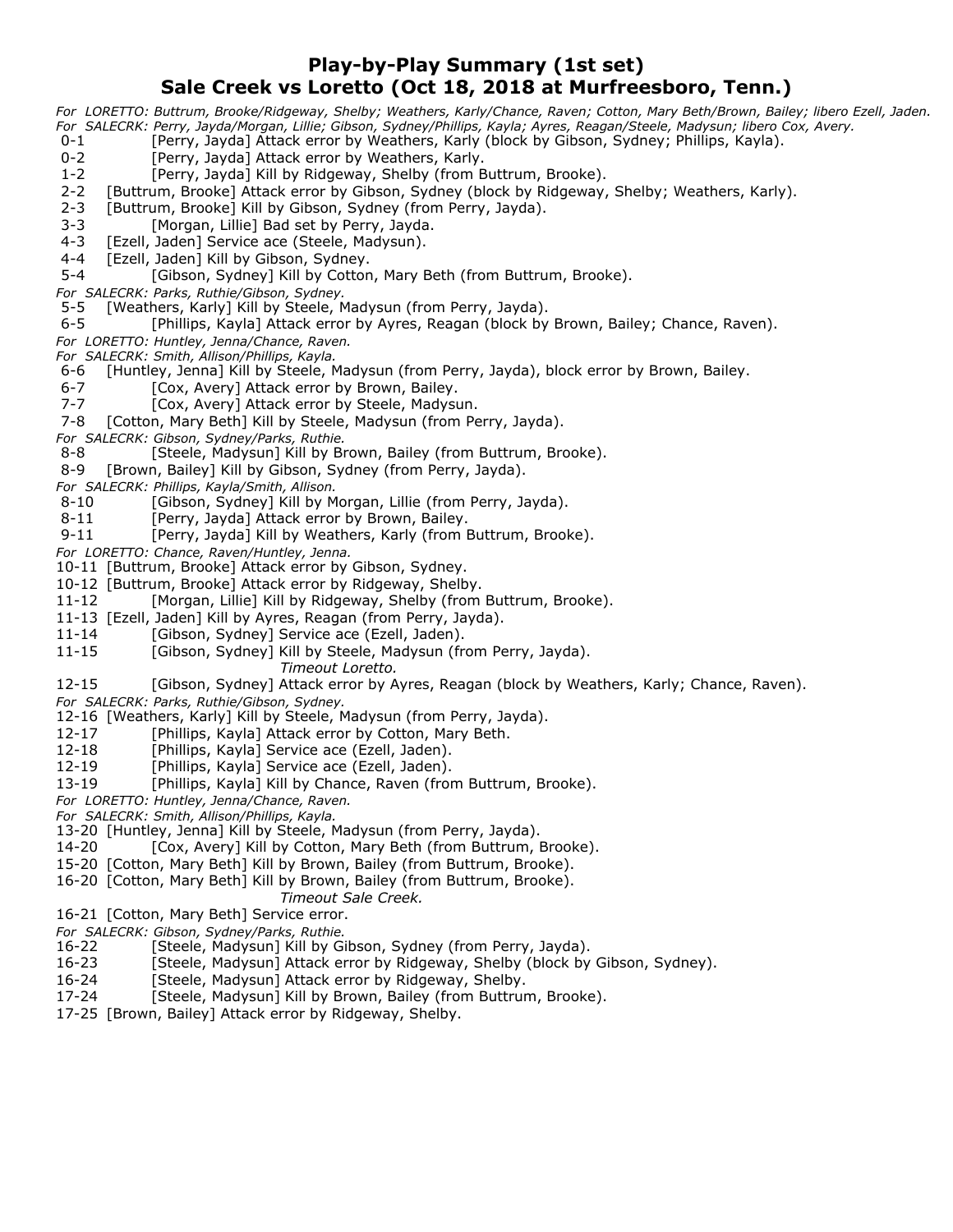# **Volleyball Box Score (1st set only) 2018 TSSAA Volleyball State Championship Sale Creek vs Loretto (Oct 18, 2018 at Murfreesboro, Tenn.)**

|    |                   |   |              |    | <b>Attack</b> |            |              | <b>Serve</b>  |   |   |          |   | <b>Block</b>                   |          |                |            |
|----|-------------------|---|--------------|----|---------------|------------|--------------|---------------|---|---|----------|---|--------------------------------|----------|----------------|------------|
| #  | <b>Sale Creek</b> | S | К            | Е. | TA            | <b>Pct</b> | Ast l        | SA SE RE      |   |   |          |   | $\text{Diag} \text{BS BA BE} $ |          | BH             | <b>Pts</b> |
|    | Ayres, Reagan     |   |              |    | 5             | $-.200$    | $\Omega$     | 0             | 0 | 0 |          | 0 | O                              | 0        |                | 1.0        |
| 6  | Gibson, Sydney    |   | 4            | 2  | 9             | .222       | $\mathbf{0}$ |               |   | 0 | $\Omega$ |   |                                | 0        | 0              | 6.5        |
|    | Morgan, Lillie    |   |              | 0  | 5.            | .200       | $\mathbf 0$  | 0             |   | 0 |          | 0 |                                | 0        | 0              | 1.0        |
| 8  | Perry, Jayda      |   |              | 0  |               | .000       | 11           | 0             |   | 0 |          | 0 | O                              | 0        | 0              | 0.0        |
| 42 | Phillips, Kayla   |   |              | 0  | 0             | .000       | 0            | $\mathcal{P}$ |   | 0 | 4        | 0 |                                | 0        | 0              | 2.5        |
| 61 | Steele, Madysun   |   | 6            |    | 9             | .556       | 0            | 0             | 0 |   |          | 0 | 0                              | $\Omega$ | $\overline{0}$ | 6.0        |
|    | Cox, Avery        |   |              | 0  | 0             | .000       | 0            | 0             |   | 0 |          | 0 |                                | 0        |                | 0.0        |
| 9  | Smith, Allison    |   | 0            | 0  | $\Omega$      | .000.      | 0            | 0             | 0 | 0 | 0        | 0 | 0                              | $\Omega$ | $\mathbf{0}$   | 0.0        |
| 12 | Parks, Ruthie     |   | <sup>0</sup> | 0  | 0             | .000       | 0            | 0             |   | 0 |          | 0 |                                | 0        |                | 0.0        |
|    | Totals            |   | 12           | 5  | 29            | .241       | 11           | 3             | 0 |   | 16       |   |                                | 0        |                | 17.0       |

#### **Team Attack By Set**

| Set           |  | K E TA Pct Sideout Pct         |                        |        |
|---------------|--|--------------------------------|------------------------|--------|
| 1.            |  |                                | 12 5 29 .241 12-17 70% |        |
| $\mathcal{P}$ |  | $0 \t0 \t0 \t.000$             | 10-0 0%                |        |
| 3             |  | $0 \t0 \t0 \t.000$             | $11 - 0$ $0\%$         |        |
| 4             |  | $0 \quad 0 \quad 0 \quad .000$ |                        | ዓ-በ በ% |
|               |  |                                | 42-17 247%             |        |

| <b>SET SCORES</b> |
|-------------------|
| Sale Creek (1)    |
| Loretto (3)       |
|                   |

#### TOTAL TEAM BLOCKS: 2.0

| SET SCORES     |  |  | 1 2 3 4 Team Records: |
|----------------|--|--|-----------------------|
| Sale Creek (1) |  |  | 25 19 22 18 40-8      |
| Loretto (3)    |  |  | 17 25 25 25 34-10     |

|               |                   |   |    |   | <b>Attack</b> |            |                 | <b>Serve</b> |   |           |                 |   | <b>Block</b> |    |            |
|---------------|-------------------|---|----|---|---------------|------------|-----------------|--------------|---|-----------|-----------------|---|--------------|----|------------|
| #             | Loretto           | s | К  | Е | TА            | <b>Pct</b> | Ast   SA SE     |              |   | <b>RE</b> | $\mathbf{Di}$ g |   | BS BA BE     | BH | <b>Pts</b> |
| 11            | Ridgeway, Shelby  |   |    |   | 12            | $-167$     |                 | 0            |   | 0         |                 |   |              |    | 2.5        |
| 12            | Brown, Bailey     |   | 4  | 2 | 8             | .250       | 0               | 0            |   | 0         | 2               |   |              |    | 4.5        |
| 15            | Cotton, Mary Beth |   |    |   | 8             | .125       |                 | 0            |   | 0         | 6.              | 0 | 0            |    | 2.0        |
| 23            | Buttrum, Brooke   |   | 0  | 0 |               | .000       | 10              | 0            |   | 0         | 0               | 0 |              | 0  | 0.0        |
| 25            | Weathers, Karly   |   |    |   | 6             | $-167$     |                 | 0            |   | 0         |                 |   |              |    | 2.0        |
| 34            | Chance, Raven     |   |    | 0 |               | 1.000      |                 | 0            |   |           |                 | 0 |              |    | 2.0        |
| $\mathbf{0}$  | Ezell, Jaden      |   | 0  | 0 | 0             | .000       |                 |              | 0 | 3         | 2               | 0 |              | 0  | 1.0        |
| $\mathcal{L}$ | Huntley, Jenna    |   | 0  | 0 | 0             | .000       | 0               | 0            | 0 | 0         | 0               | 0 |              | 0  | 0.0        |
|               | Totals            |   | 10 | 9 | 36            | .028       | 10 <sub>1</sub> |              |   |           |                 | 0 | 6            | 0  | 14.0       |

## **Team Attack By Set**

| Set           |  | K E TA Pct Sideout Pct        |                                 |  |
|---------------|--|-------------------------------|---------------------------------|--|
| $\mathbf{1}$  |  |                               | 10 9 36 .028 12-25 47%          |  |
| $\mathcal{L}$ |  |                               | $0 \t0 \t0 \t.000 \t10-0 \t0\%$ |  |
| 3             |  | $0\quad 0\quad 0\quad .000$   | $12 - 0$ $0\%$                  |  |
| 4             |  | $0 \quad 0 \quad 0 \quad 000$ | 9-0 ዐ%                          |  |
|               |  |                               | 43-25 172%                      |  |

TOTAL TEAM BLOCKS: 3.0

|             |  |  | Total |
|-------------|--|--|-------|
| Tie scores  |  |  |       |
| Lead change |  |  |       |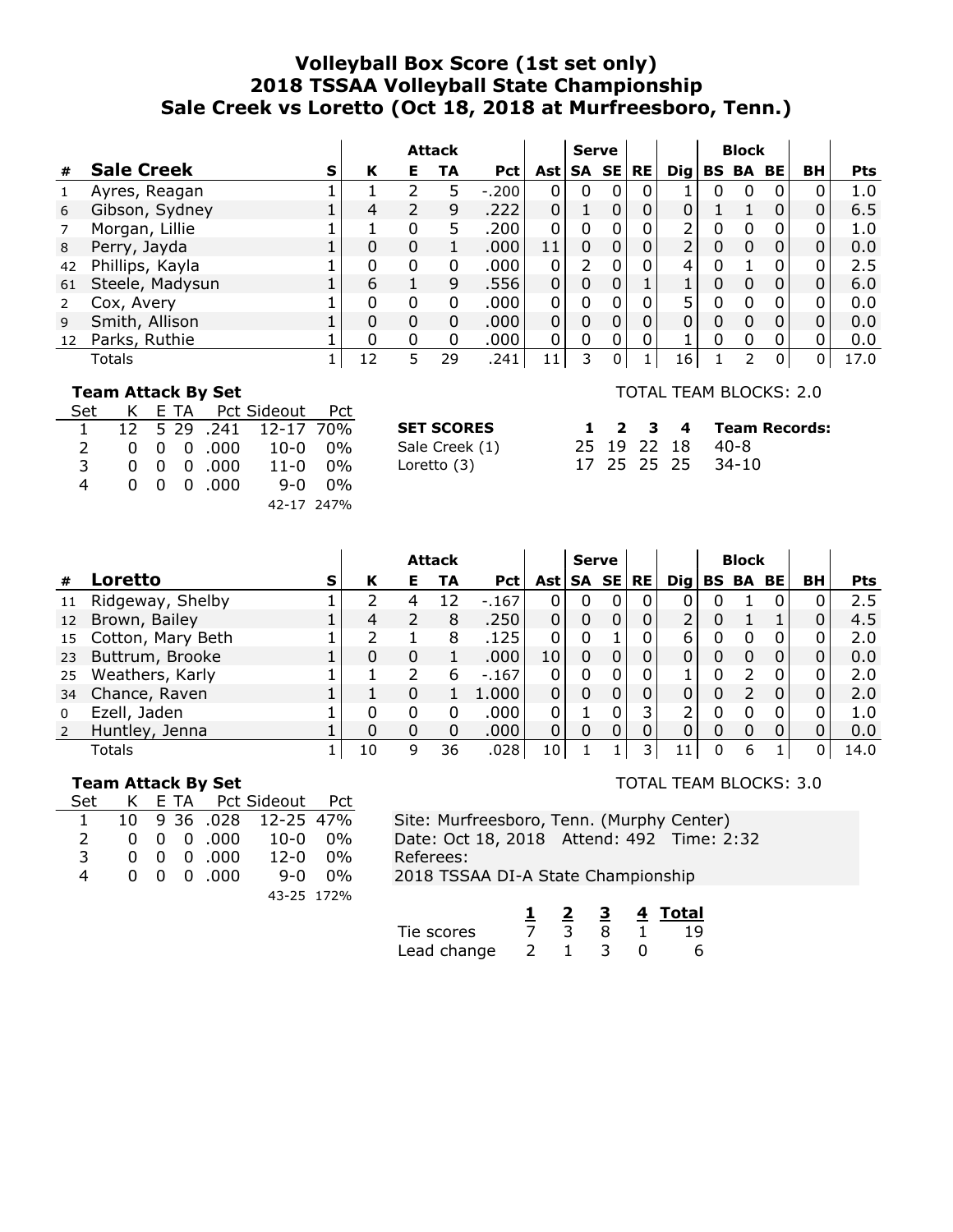## **Play-by-Play Summary (2nd set) Sale Creek vs Loretto (Oct 18, 2018 at Murfreesboro, Tenn.)**

*For SALECRK: Morgan, Lillie/Steele, Madysun; Phillips, Kayla/Perry, Jayda; Ayres, Reagan/Gibson, Sydney; libero Cox, Avery. For LORETTO: Chance, Raven/Buttrum, Brooke; Brown, Bailey/Cotton, Mary Beth; Weathers, Karly/Ridgeway, Shelby; libero Ezell, Jaden.*

- 0-1 [Buttrum, Brooke] Attack error by Cotton, Mary Beth.
- 1-1 [Perry, Jayda] Kill by Ridgeway, Shelby (from Buttrum, Brooke).
- 1-2 [Ezell, Jaden] Kill by Phillips, Kayla (from Perry, Jayda).
- 2-2 [Morgan, Lillie] Kill by Cotton, Mary Beth (from Buttrum, Brooke).
- 3-2 [Weathers, Karly] Kill by Cotton, Mary Beth.
- 4-2 [Weathers, Karly] Kill by Chance, Raven (from Cotton, Mary Beth).
- 5-2 [Weathers, Karly] Kill by Chance, Raven (from Buttrum, Brooke).
- 5-3 [Weathers, Karly] Kill by Gibson, Sydney (from Perry, Jayda).
- 6-3 [Gibson, Sydney] Service error.
- *For SALECRK: Parks, Ruthie/Gibson, Sydney.*
- *For LORETTO: Huntley, Jenna/Chance, Raven.*
- 6-4 [Huntley, Jenna] Kill by Steele, Madysun (from Perry, Jayda).
- 6-5 [Phillips, Kayla] Attack error by Cotton, Mary Beth.
- 6-6 [Phillips, Kayla] Kill by Steele, Madysun (from Perry, Jayda).
- 7-6 [Phillips, Kayla] Kill by Cotton, Mary Beth (from Buttrum, Brooke).
- *For SALECRK: Smith, Allison/Phillips, Kayla.*
- 8-6 [Cotton, Mary Beth] Kill by Ridgeway, Shelby (from Buttrum, Brooke).
- 
- *For SALECRK: Gibson, Sydney/Parks, Ruthie.* [Cotton, Mary Beth] Attack error by Steele, Madysun (block by Ridgeway, Shelby; Brown, Bailey).
- 10-6 [Cotton, Mary Beth] Kill by Ridgeway, Shelby (from Buttrum, Brooke). *Timeout Sale Creek.*
- 11-6 [Cotton, Mary Beth] Service ace (Smith, Allison).
- 11-7 [Cotton, Mary Beth] Kill by Ayres, Reagan (from Perry, Jayda).
- 12-7 [Cox, Avery] Kill by Ridgeway, Shelby (from Buttrum, Brooke).
- 13-7 [Brown, Bailey] Attack error by Steele, Madysun.
- 14-7 [Brown, Bailey] Attack error by Steele, Madysun (block by Weathers, Karly).
- 15-7 [Brown, Bailey] Kill by Weathers, Karly (from Buttrum, Brooke).
- 15-8 [Brown, Bailey] Kill by Steele, Madysun (from Perry, Jayda).
- 15-9 [Steele, Madysun] Attack error by Cotton, Mary Beth.
- 16-9 [Steele, Madysun] Kill by Weathers, Karly (from Buttrum, Brooke).
- *For LORETTO: Chance, Raven/Huntley, Jenna.*
- 17-9 [Buttrum, Brooke] Kill by Ridgeway, Shelby (from Buttrum, Brooke).
- 17-10 [Buttrum, Brooke] Attack error by Weathers, Karly.
- *For SALECRK: Phillips, Kayla/Smith, Allison.*
- 17-11 [Perry, Jayda] Kill by Morgan, Lillie (from Perry, Jayda).
- 17-12 [Perry, Jayda] Attack error by Ridgeway, Shelby (block by Gibson, Sydney; Morgan, Lillie).
- 18-12 [Perry, Jayda] Attack error by Steele, Madysun.
- 19-12 [Ezell, Jaden] Kill by Buttrum, Brooke (from Cotton, Mary Beth).
- 19-13 [Ezell, Jaden] Kill by Perry, Jayda (from Cox, Avery).
- 19-14 [Morgan, Lillie] Attack error by Cotton, Mary Beth.
- 20-14 [Morgan, Lillie] Kill by Cotton, Mary Beth.
- 21-14 [Weathers, Karly] Kill by Chance, Raven (from Cotton, Mary Beth).
- 21-15 [Weathers, Karly] Attack error by Cotton, Mary Beth.
- 22-15 [Gibson, Sydney] Kill by Chance, Raven (from Buttrum, Brooke).
	- *Timeout Sale Creek.*
- *For LORETTO: Huntley, Jenna/Chance, Raven.*
- 22-16 [Huntley, Jenna] Kill by Steele, Madysun (from Perry, Jayda).
- 22-17 [Gibson, Sydney] Attack error by Cotton, Mary Beth.
- 22-18 [Phillips, Kayla] Attack error by Brown, Bailey.
- 22-19 [Phillips, Kayla] Kill by Steele, Madysun (from Perry, Jayda).
- 23-19 [Phillips, Kayla] Kill by Cotton, Mary Beth (from Buttrum, Brooke).
- *For SALECRK: Smith, Allison/Phillips, Kayla.*
- 24-19 [Cotton, Mary Beth] Kill by Buttrum, Brooke.
- 25-19 [Cotton, Mary Beth] Service ace (Gibson, Sydney).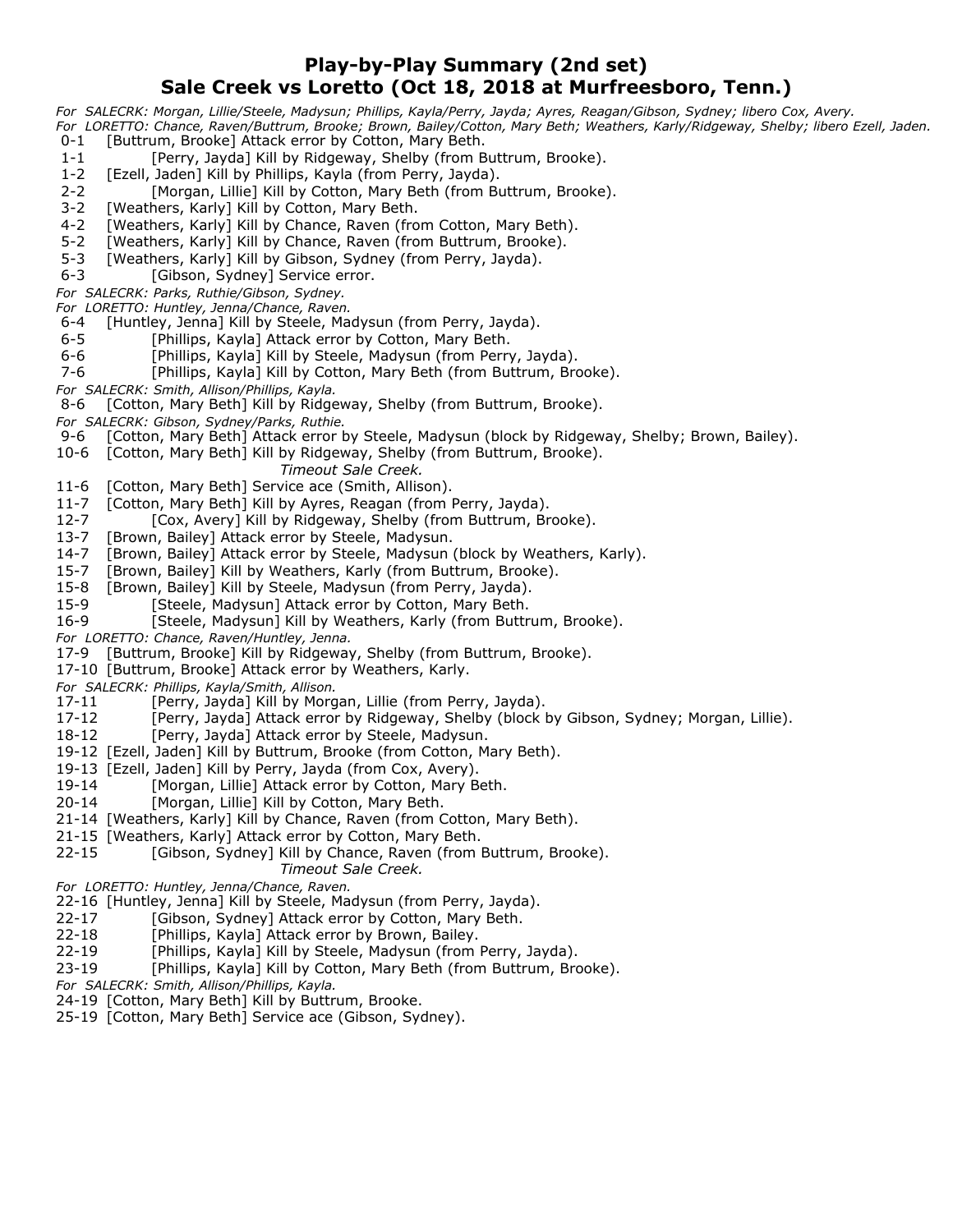# **Volleyball Box Score (2nd set only) 2018 TSSAA Volleyball State Championship Sale Creek vs Loretto (Oct 18, 2018 at Murfreesboro, Tenn.)**

|    |                   |   |              |   | <b>Attack</b> |            |       | <b>Serve</b> |          |          |    |   | <b>Block</b>                       |          |                |            |
|----|-------------------|---|--------------|---|---------------|------------|-------|--------------|----------|----------|----|---|------------------------------------|----------|----------------|------------|
| #  | <b>Sale Creek</b> | S | К            | Е | TA            | <b>Pct</b> | Ast l |              |          | SA SE RE |    |   | $\textsf{Dig} \mid \textsf{BS}$ BA | BE       | BH             | <b>Pts</b> |
|    | Ayres, Reagan     |   |              | 0 | 9             | .111       |       | 0            | 0        | $\Omega$ |    | 0 |                                    | 0        | 0              | 1.0        |
| 6  | Gibson, Sydney    |   |              | 0 | 14            | .071       | 0     | 0            |          |          |    | 0 |                                    | $\Omega$ | 0              | 1.5        |
|    | Morgan, Lillie    |   |              | 0 | 3             | .333       | 0     | 0            |          | 0        | 0  |   |                                    | 0        | $\Omega$       | 1.5        |
| 8  | Perry, Jayda      |   |              | 0 | 5.            | .200       | 9     | 0            |          | 0        | 2  | 0 | 0                                  | 0        | 0              | 1.0        |
| 42 | Phillips, Kayla   |   |              | 0 |               | .000.      | 0     | 0            | $\Omega$ | 0        | 3  | 0 |                                    | 0        | $\Omega$       | 1.0        |
| 61 | Steele, Madysun   |   |              | 4 |               | .091       | 0     | 0            |          | 0        |    | 0 | 0                                  | $\Omega$ | $\overline{0}$ | 5.0        |
|    | Cox, Avery        |   |              | 0 |               | .000       |       | 0            |          | 0        | 4  | 0 |                                    | 0        |                | 0.0        |
| 9  | Smith, Allison    |   | 0            | 0 | 0             | .000.      | 0     | $\Omega$     |          |          |    | 0 | 0                                  | $\Omega$ | $\overline{0}$ | 0.0        |
| 12 | Parks, Ruthie     |   | <sup>0</sup> | 0 | 0             | .000       | 0     | 0            |          | 0        |    | 0 |                                    | 0        |                | 0.0        |
|    | Totals            |   | 10           | 4 | 44            | .136       | 10 l  | 0            |          |          | 14 | 0 |                                    | 0        |                | 11.0       |

### **Team Attack By Set**

| Set           |  |                    | K E TA Pct Sideout Pct                |  |
|---------------|--|--------------------|---------------------------------------|--|
|               |  |                    | $0 \t 0 \t 0 \t 000 \t 12 - 0 \t 0\%$ |  |
| $\mathcal{L}$ |  |                    | 10 4 44 .136 10-25 40%                |  |
| 3             |  | $0 \t0 \t0 \t.000$ | 11-0 0%                               |  |
| 4             |  | $0 \t0 \t0 \t.000$ | 9-0 0%                                |  |
|               |  |                    | 42-25 167%                            |  |

| <b>SET SCORES</b> |  | $1 \t2 \t3 \t4$ |  |
|-------------------|--|-----------------|--|
| Sale Creek (1)    |  | 25 19 22 18     |  |
| Loretto (3)       |  | 17 25 25 25     |  |

### TOTAL TEAM BLOCKS: 1.0

|  |  | 1 2 3 4 Team Records: |
|--|--|-----------------------|
|  |  | 25 19 22 18 40-8      |
|  |  | 17 25 25 25 34-10     |

|                 |                   |   |    |   | <b>Attack</b> |            |       | <b>Serve</b> |           |                 |   | <b>Block</b> |          |    |            |
|-----------------|-------------------|---|----|---|---------------|------------|-------|--------------|-----------|-----------------|---|--------------|----------|----|------------|
| #               | Loretto           | S | К  | Е | TA            | <b>Pct</b> | Ast l | SA SE        | <b>RE</b> | $\mathbf{Di}$ g |   | <b>BS BA</b> | BE       | BH | <b>Pts</b> |
| 11              | Ridgeway, Shelby  |   |    |   | 8             | .500       |       | 0            |           |                 |   |              |          |    | 5.5        |
| 12 <sup>2</sup> | Brown, Bailey     |   | 0  |   | 4             | $-.250$    | 0     | 0            |           |                 | 0 |              | 0        |    | 0.5        |
| 15              | Cotton, Mary Beth |   |    | 6 | 16            | $-.062$    |       |              |           |                 | 0 | 0            |          |    | 7.0        |
| 23              | Buttrum, Brooke   |   |    | 0 | 3             | .667       | 12    | 0            |           | 8               | 0 |              | 0        |    | 2.0        |
| 25              | Weathers, Karly   |   |    |   |               | .200       |       | 0            |           |                 |   |              |          |    | 3.0        |
| 34              | Chance, Raven     |   | 4  | 0 |               | .571       |       | 0            |           |                 | 0 | 0            | 0        |    | 4.0        |
| $\Omega$        | Ezell, Jaden      |   | 0  | 0 | 0             | .000       |       | 0            |           |                 | 0 | 0            |          |    | 0.0        |
| 2               | Huntley, Jenna    |   | 0  |   | 0             | .000       | 0     | 0            |           | 4               | 0 |              | 0        |    | 0.0        |
|                 | Totals            |   | 18 | q | 43            | .209       | 15    |              | 0         | 26 <sub>1</sub> |   |              | $\Omega$ |    | 22.0       |

### **Team Attack By Set**

| Set           |  |                               | K E TA Pct Sideout Pct          |  |
|---------------|--|-------------------------------|---------------------------------|--|
| $\mathbf{1}$  |  |                               | $0 \t0 \t0 \t.000 \t12-0 \t0\%$ |  |
| $\mathcal{L}$ |  |                               | 18 9 43 .209 10-19 52%          |  |
| 3             |  | $0 \t0 \t0 \t.000$            | 12-0 0%                         |  |
| 4             |  | $0 \quad 0 \quad 0 \quad 000$ | 9-0 0%                          |  |
|               |  |                               | 43-19 226%                      |  |

TOTAL TEAM BLOCKS: 2.0

|             |  |  | Total |
|-------------|--|--|-------|
| Tie scores  |  |  |       |
| Lead change |  |  |       |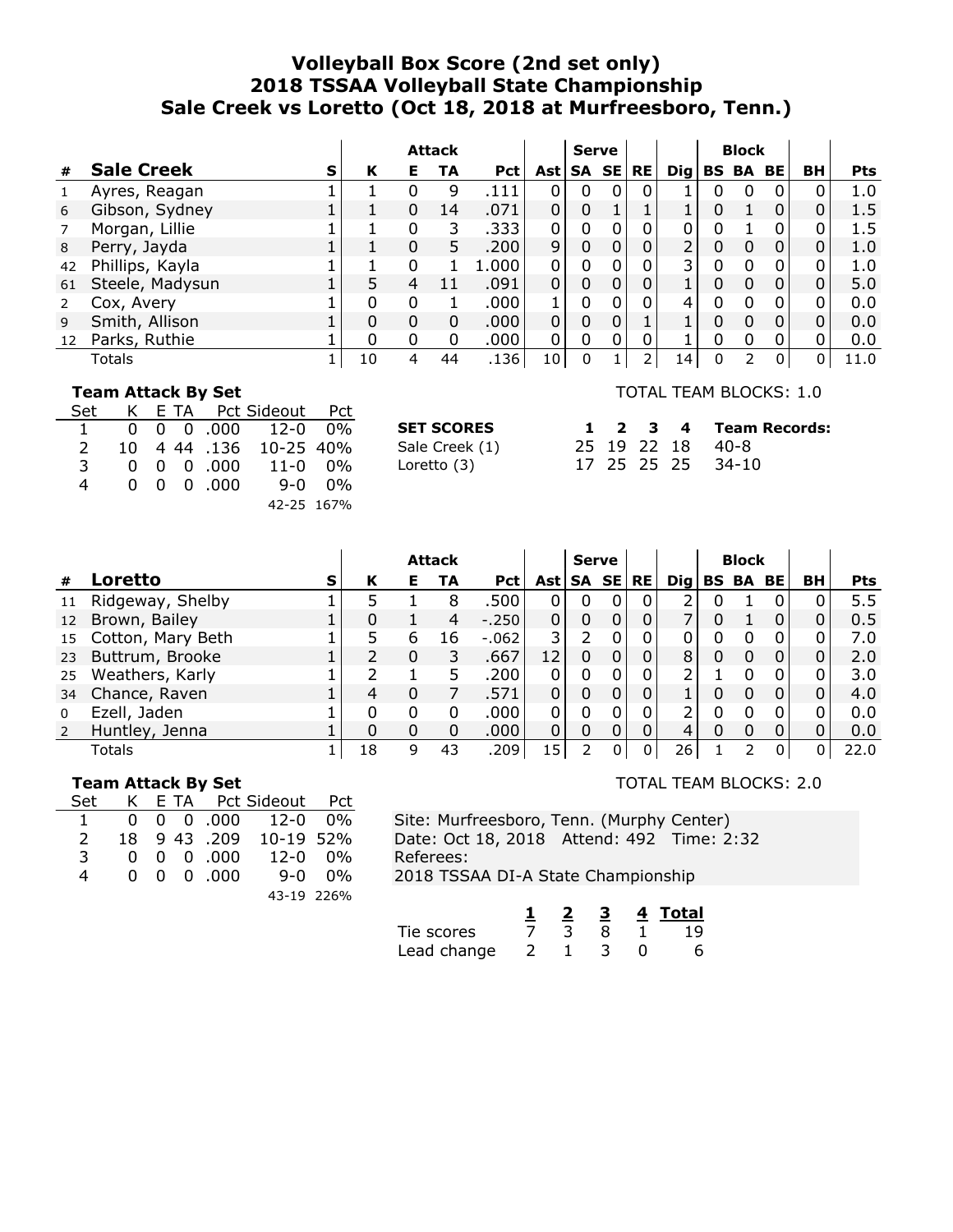# **Play-by-Play Summary (3rd set) Sale Creek vs Loretto (Oct 18, 2018 at Murfreesboro, Tenn.)**

*For SALECRK: Gibson, Sydney/Ayres, Reagan; Phillips, Kayla/Steele, Madysun; Morgan, Lillie/Perry, Jayda; libero Cox, Avery.*

- *For LORETTO: Cotton, Mary Beth/Brown, Bailey; Ridgeway, Shelby/Buttrum, Brooke; Weathers, Karly/Chance, Raven; libero Ezell, Jaden.* 0-1 [Perry, Jayda] Service ace (Brown, Bailey).
- 1-1 [Perry, Jayda] Kill by Ridgeway, Shelby (from Buttrum, Brooke).
- 2-1 [Buttrum, Brooke] Kill by Cotton, Mary Beth (from Chance, Raven).
- 3-1 [Buttrum, Brooke] Service ace (Phillips, Kayla).
- 4-1 [Buttrum, Brooke] Attack error by Morgan, Lillie (block by Weathers, Karly; Chance, Raven).
- 4-2 [Buttrum, Brooke] Kill by Gibson, Sydney (from Perry, Jayda).
- 4-3 [Morgan, Lillie] Kill by Perry, Jayda (from Steele, Madysun).
- 4-4 [Morgan, Lillie] Attack error by Chance, Raven (block by Ayres, Reagan; Gibson, Sydney).
- 4-5 [Morgan, Lillie] Service ace (Cotton, Mary Beth).
- 4-6 [Morgan, Lillie] Service ace (Chance, Raven).
- 5-6 [Morgan, Lillie] Kill by Weathers, Karly (from Buttrum, Brooke).
- 6-6 [Ezell, Jaden] Attack error by Gibson, Sydney.
- 6-7 [Ezell, Jaden] Kill by Gibson, Sydney (from Perry, Jayda).<br>7-7 [Gibson, Sydney] Kill by Cotton, Mary Beth (from B
- [Gibson, Sydney] Kill by Cotton, Mary Beth (from Buttrum, Brooke).

*For SALECRK: Parks, Ruthie/Gibson, Sydney.*

- 7-8 [Weathers, Karly] Kill by Steele, Madysun (from Perry, Jayda).
- 7-9 [Phillips, Kayla] Kill by Perry, Jayda (from Phillips, Kayla).
- 8-9 [Phillips, Kayla] Kill by Chance, Raven (from Buttrum, Brooke).

*For LORETTO: Huntley, Jenna/Chance, Raven.*

*For SALECRK: Smith, Allison/Phillips, Kayla.*

8-10 [Huntley, Jenna] Kill by Steele, Madysun (from Perry, Jayda).

- 9-10 [Cox, Avery] Kill by Cotton, Mary Beth (from Buttrum, Brooke).
- 10-10 [Cotton, Mary Beth] Kill by Ridgeway, Shelby (from Cotton, Mary Beth), block error by Morgan, Lillie.
- 10-11 [Cotton, Mary Beth] Kill by Steele, Madysun (from Perry, Jayda).

*For SALECRK: Gibson, Sydney/Parks, Ruthie.*

[Steele, Madysun] Kill by Ridgeway, Shelby (from Buttrum, Brooke).

- 12-11 [Brown, Bailey] Kill by Weathers, Karly.
- 13-11 [Brown, Bailey] Kill by Weathers, Karly (from Buttrum, Brooke).
- 13-12 [Brown, Bailey] Kill by Gibson, Sydney (from Perry, Jayda).
- *For SALECRK: Phillips, Kayla/Smith, Allison.*
- 13-13 [Perry, Jayda] Attack error by Ridgeway, Shelby.
- 14-13 [Perry, Jayda] Kill by Weathers, Karly (from Buttrum, Brooke).
- *For LORETTO: Chance, Raven/Huntley, Jenna.*
- 15-13 [Buttrum, Brooke] Kill by Chance, Raven (from Buttrum, Brooke).
	- *Timeout Sale Creek.*
- 15-14 [Buttrum, Brooke] Kill by Gibson, Sydney (from Perry, Jayda).
- 16-14 [Morgan, Lillie] Kill by Weathers, Karly (from Buttrum, Brooke).
- 17-14 [Ezell, Jaden] Kill by Cotton, Mary Beth (from Buttrum, Brooke), block error by Perry, Jayda.
- 17-15 [Ezell, Jaden] Kill by Gibson, Sydney (from Perry, Jayda).
- 18-15 [Gibson, Sydney] Kill by Chance, Raven (from Buttrum, Brooke).
- *For SALECRK: Parks, Ruthie/Gibson, Sydney.*
- 18-16 [Weathers, Karly] Kill by Steele, Madysun (from Perry, Jayda).
- 19-16 [Phillips, Kayla] Kill by Cotton, Mary Beth (from Buttrum, Brooke).
- *For SALECRK: Smith, Allison/Phillips, Kayla.*
- *For LORETTO: Huntley, Jenna/Chance, Raven.*
- 19-17 [Huntley, Jenna] Kill by Steele, Madysun (from Perry, Jayda).
- 19-18 [Cox, Avery] Kill by Steele, Madysun (from Perry, Jayda).
- 19-19 [Cox, Avery] Service ace (Huntley, Jenna).
- 20-19 [Cox, Avery] Kill by Cotton, Mary Beth (from Buttrum, Brooke).
- 21-19 [Cotton, Mary Beth] Attack error by Cox, Avery.
- 22-19 [Cotton, Mary Beth] Kill by Brown, Bailey (from Buttrum, Brooke).
- 23-19 [Cotton, Mary Beth] Attack error by Steele, Madysun.
- *Timeout Sale Creek.*
- 23-20 [Cotton, Mary Beth] Service error.
- *For SALECRK: Gibson, Sydney/Parks, Ruthie.*
- 23-21 [Steele, Madysun] Service ace (Huntley, Jenna).
- 23-22 [Steele, Madysun] Kill by Gibson, Sydney (from Perry, Jayda).
- 24-22 [Steele, Madysun] Kill by Brown, Bailey (from Buttrum, Brooke).
- 25-22 [Brown, Bailey] Kill by Weathers, Karly (from Buttrum, Brooke).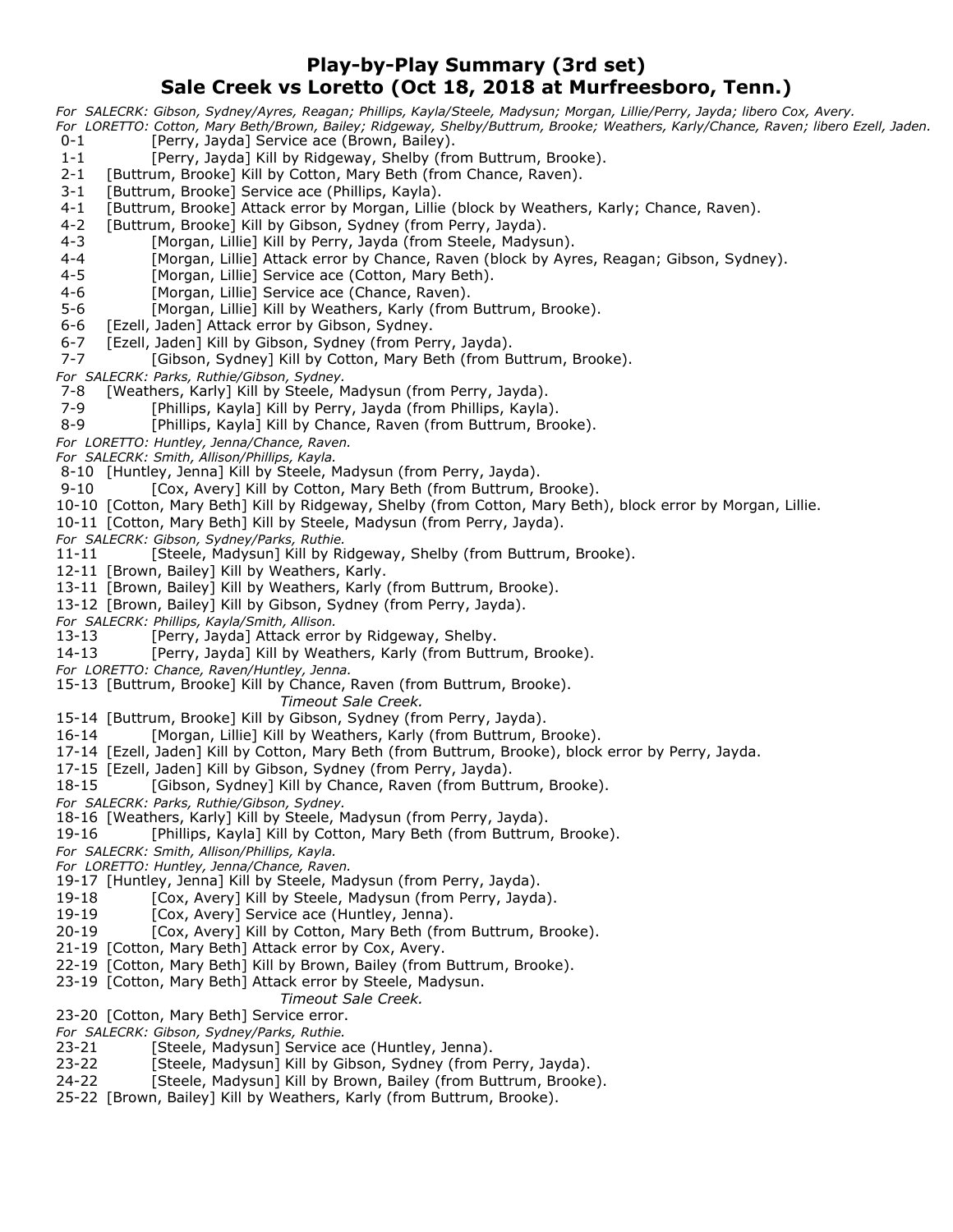# **Volleyball Box Score (3rd set only) 2018 TSSAA Volleyball State Championship Sale Creek vs Loretto (Oct 18, 2018 at Murfreesboro, Tenn.)**

|    |                   |   |    |   | <b>Attack</b> |            |                 | <b>Serve</b>  |   |          |                 |   | <b>Block</b>                       |              |                |            |
|----|-------------------|---|----|---|---------------|------------|-----------------|---------------|---|----------|-----------------|---|------------------------------------|--------------|----------------|------------|
| #  | <b>Sale Creek</b> | S | К  | Е | TA            | <b>Pct</b> | Ast l           |               |   | SA SE RE |                 |   | $\textsf{Dig} \mid \textsf{BS}$ BA | BE           | BH             | <b>Pts</b> |
|    | Ayres, Reagan     |   |    |   |               | .000       | 0               | 0             | 0 | $\Omega$ |                 |   |                                    | 0            |                | 0.5        |
| 6  | Gibson, Sydney    |   | 6  |   |               | .294       | $\overline{0}$  | 0             | 0 | 0        | $\mathbf{0}$    |   |                                    | $\mathbf{0}$ | $\mathbf{0}$   | 6.5        |
|    | Morgan, Lillie    |   |    |   | フ             | $-.500$    | $\Omega$        | $\mathcal{P}$ |   | 0        | 2               | 0 |                                    |              | 0              | 2.0        |
| 8  | Perry, Jayda      |   |    | 0 | 3             | .667       | 12              |               |   | 0        |                 | 0 |                                    |              | 0              | 3.0        |
| 42 | Phillips, Kayla   |   |    | 0 |               | .000       |                 | 0             |   |          |                 | 0 |                                    | 0            | $\Omega$       | 0.0        |
| 61 | Steele, Madysun   |   | 6  |   | 9             | .556       |                 |               |   | 0        | 4               | 0 | 0                                  | $\Omega$     | $\overline{0}$ | 7.0        |
|    | Cox, Avery        |   |    |   |               | $-1.000$   | 0               |               |   | 0        | 3               | 0 |                                    | 0            |                | 1.0        |
| 9  | Smith, Allison    |   | 0  | 0 | 0             | .000.      | 0               | 0             |   | 0        | 2               | 0 | 0                                  | $\Omega$     | 0              | 0.0        |
| 12 | Parks, Ruthie     |   | 0  | 0 | 0             | .000       | 0               | 0             |   | 0        |                 | 0 |                                    | 0            |                | 0.0        |
|    | Totals            |   | 14 | 4 | 35            | .286       | 14 <sub>1</sub> | 5             | 0 |          | 14 <sub>1</sub> | 0 |                                    |              |                | 20.0       |

### **Team Attack By Set**

| Set           |  |              | K E TA Pct Sideout Pct          |        |
|---------------|--|--------------|---------------------------------|--------|
|               |  |              | $0 \t0 \t0 \t.000 \t12-0 \t0\%$ |        |
| $\mathcal{L}$ |  |              | $0 \t0 \t0 \t.000 \t10-0 \t0\%$ |        |
| 3             |  | 14 4 35 .286 | 11-24 45%                       |        |
| 4             |  | 0 0 0 000    |                                 | 9-0 ዐ% |
|               |  |              | 42-24 175%                      |        |

#### TOTAL TEAM BLOCKS: 1.0

| SET SCORES     |  |  | 1 2 3 4 Team Records: |
|----------------|--|--|-----------------------|
| Sale Creek (1) |  |  | 25 19 22 18 40-8      |
| Loretto (3)    |  |  | 17 25 25 25 34-10     |

|                |                   |   |    |          | <b>Attack</b> |            |             | <b>Serve</b> |              |                 | <b>Block</b>    |   |           |      |
|----------------|-------------------|---|----|----------|---------------|------------|-------------|--------------|--------------|-----------------|-----------------|---|-----------|------|
| #              | Loretto           | s | К  | Е        | TA            | <b>Pct</b> | Ast   SA SE |              | <b>RE</b>    | $\mathbf{Di}$ g | <b>BS BA BE</b> |   | <b>BH</b> | Pts  |
| 11             | Ridgeway, Shelby  |   | 3  |          |               | .286       |             | 0            | 0            |                 |                 |   |           | 3.0  |
| 12             | Brown, Bailey     |   |    | 0        | 5.            | .400       | 0           | 0            |              |                 |                 | 0 |           | 2.0  |
| 15             | Cotton, Mary Beth |   | 6  | 0        | 8             | .750       |             |              |              |                 |                 |   |           | 6.0  |
| 23             | Buttrum, Brooke   |   | 0  | 0        |               | .000       | 17          |              | $\mathbf{0}$ | 3               |                 |   |           | 1.0  |
| 25             | Weathers, Karly   |   | 6  | $\Omega$ |               | .857       |             |              |              |                 |                 |   |           | 6.5  |
| 34             | Chance, Raven     |   |    |          | 6             | .333       |             |              |              |                 |                 |   |           | 3.5  |
| $\Omega$       | Ezell, Jaden      |   | 0  | O        |               | .000       |             | O            | 0            |                 |                 | 0 |           | 0.0  |
| $\overline{z}$ | Huntley, Jenna    |   | 0  | 0        | 0             | .000.      | 0           | 0            |              |                 |                 |   |           | 0.0  |
|                | Totals            |   | 20 |          | 36            | .500       | 19          |              |              | 14'             |                 | 0 |           | 22.0 |

### **Team Attack By Set**

| Set            |  | K E TA Pct Sideout Pct        |                                 |  |
|----------------|--|-------------------------------|---------------------------------|--|
| $\overline{1}$ |  |                               | $0 \t0 \t0 \t.000 \t12-0 \t0\%$ |  |
| $\mathcal{L}$  |  |                               | $0 \t0 \t0 \t.000 \t10-0 \t0\%$ |  |
| 3              |  | 20 2 36 .500                  | 12-23 52%                       |  |
| 4              |  | $0 \quad 0 \quad 0 \quad 000$ | 9-0 0%                          |  |
|                |  |                               | 43-23 186%                      |  |

TOTAL TEAM BLOCKS: 1.0

|             |  |  | 4 Total |
|-------------|--|--|---------|
| Tie scores  |  |  |         |
| Lead change |  |  |         |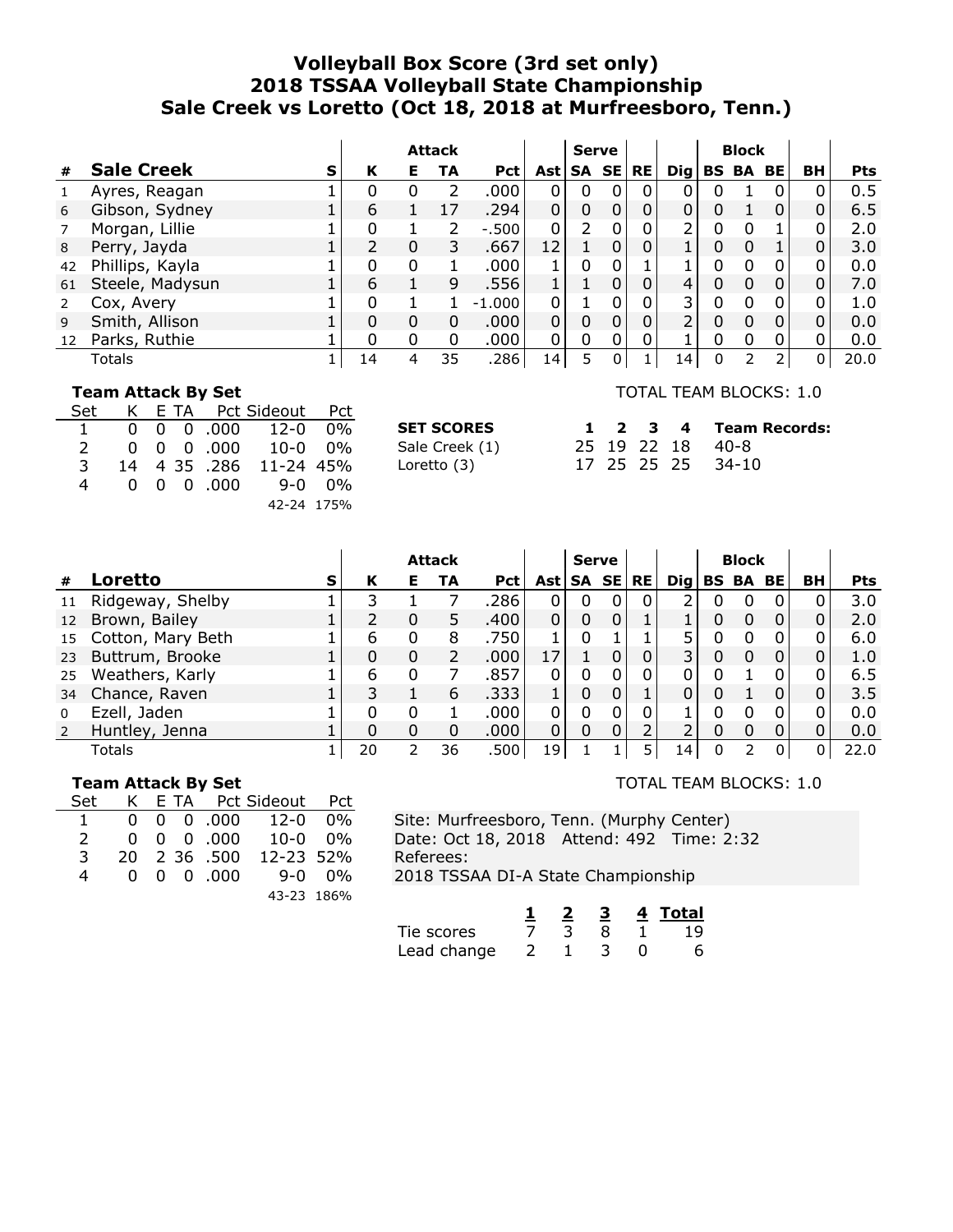# **Play-by-Play Summary (4th set) Sale Creek vs Loretto (Oct 18, 2018 at Murfreesboro, Tenn.)**

*For SALECRK: Morgan, Lillie/Gibson, Sydney; Perry, Jayda/Phillips, Kayla; Steele, Madysun/Ayres, Reagan; libero Cox, Avery. For LORETTO: Chance, Raven/Brown, Bailey; Ridgeway, Shelby/Weathers, Karly; Cotton, Mary Beth/Buttrum, Brooke; libero Ezell, Jaden.*

- 1-0 [Buttrum, Brooke] Attack error by Gibson, Sydney.
- 2-0 [Buttrum, Brooke] Attack error by Morgan, Lillie.
- 3-0 [Buttrum, Brooke] Kill by Weathers, Karly.
- 4-0 [Buttrum, Brooke] Kill by Chance, Raven (from Cotton, Mary Beth).
	- *Timeout Sale Creek.*
- 4-1 [Buttrum, Brooke] Kill by Morgan, Lillie (from Perry, Jayda).
- 4-2 [Perry, Jayda] Attack error by Chance, Raven.
- 4-3 [Perry, Jayda] Kill by Gibson, Sydney (from Perry, Jayda).
- 5-3 [Perry, Jayda] Service error.
- 6-3 [Ezell, Jaden] Kill by Cotton, Mary Beth (from Buttrum, Brooke).
- 6-4 [Ezell, Jaden] Kill by Phillips, Kayla (from Cox, Avery).
- 6-5 [Morgan, Lillie] Attack error by Cotton, Mary Beth (block by Gibson, Sydney; Phillips, Kayla).
- 7-5 [Morgan, Lillie] Kill by Cotton, Mary Beth (from Buttrum, Brooke).<br>7-6 [Weathers, Karly] Kill by Gibson, Sydney (from Perry, Jayda).
- [Weathers, Karly] Kill by Gibson, Sydney (from Perry, Jayda).
- 7-7 [Gibson, Sydney] Kill by Steele, Madysun (from Perry, Jayda).
- 8-7 [Gibson, Sydney] Service error.
- *For LORETTO: Huntley, Jenna/Chance, Raven.*

*For SALECRK: Parks, Ruthie/Gibson, Sydney.*

- [Huntley, Jenna] Attack error by Ayres, Reagan.
- 10-7 [Huntley, Jenna] Kill by Cotton, Mary Beth (from Buttrum, Brooke).
- 10-8 [Huntley, Jenna] Kill by Perry, Jayda (from Cox, Avery).
- 11-8 [Phillips, Kayla] Service error.
- *For SALECRK: Smith, Allison/Phillips, Kayla.*
- 12-8 [Cotton, Mary Beth] Attack error by Ayres, Reagan.
- 13-8 [Cotton, Mary Beth] Kill by Brown, Bailey (from Buttrum, Brooke).
	- *Timeout Sale Creek.*
- 14-8 [Cotton, Mary Beth] Kill by Buttrum, Brooke (from Ridgeway, Shelby).
- 14-9 [Cotton, Mary Beth] Kill by Steele, Madysun (from Perry, Jayda).
- 15-9 [Cox, Avery] Kill by Brown, Bailey (from Buttrum, Brooke).
- 15-10 [Brown, Bailey] Kill by Steele, Madysun (from Perry, Jayda).
- *For SALECRK: Gibson, Sydney/Parks, Ruthie.*
- 15-11 [Steele, Madysun] Kill by Perry, Jayda.
- 16-11 [Steele, Madysun] Attack error by Gibson, Sydney (block by Ridgeway, Shelby; Weathers, Karly).
- *For LORETTO: Chance, Raven/Huntley, Jenna.*
- 17-11 [Buttrum, Brooke] Attack error by Morgan, Lillie.
- 17-12 [Buttrum, Brooke] Kill by Gibson, Sydney (from Perry, Jayda).
- *For SALECRK: Phillips, Kayla/Smith, Allison.*
- 17-13 [Perry, Jayda] Kill by Gibson, Sydney (from Perry, Jayda).
- 17-14 [Perry, Jayda] Bad set by Chance, Raven.
- 17-15 [Perry, Jayda] Kill by Gibson, Sydney (from Perry, Jayda).
- 18-15 [Perry, Jayda] Attack error by Gibson, Sydney.
- 19-15 [Ezell, Jaden] Kill by Chance, Raven (from Buttrum, Brooke).
- 19-16 [Ezell, Jaden] Kill by Gibson, Sydney (from Perry, Jayda).
- 19-17 [Morgan, Lillie] Kill by Gibson, Sydney (from Perry, Jayda).
- 20-17 [Morgan, Lillie] Kill by Chance, Raven (from Buttrum, Brooke).
- 21-17 [Weathers, Karly] Attack error by Gibson, Sydney.
- 21-18 [Weathers, Karly] Kill by Gibson, Sydney (from Perry, Jayda).
- 22-18 [Gibson, Sydney] Kill by Cotton, Mary Beth (from Buttrum, Brooke).
- *For LORETTO: Huntley, Jenna/Chance, Raven.*
- *For SALECRK: Parks, Ruthie/Gibson, Sydney.*
- 23-18 [Huntley, Jenna] Kill by Cotton, Mary Beth (from Buttrum, Brooke).
- 24-18 [Huntley, Jenna] Attack error by Steele, Madysun (block by Brown, Bailey; Cotton, Mary Beth).
- 25-18 [Huntley, Jenna] Kill by Cotton, Mary Beth (from Buttrum, Brooke).

LORETTO 3, SALE CREEK 1